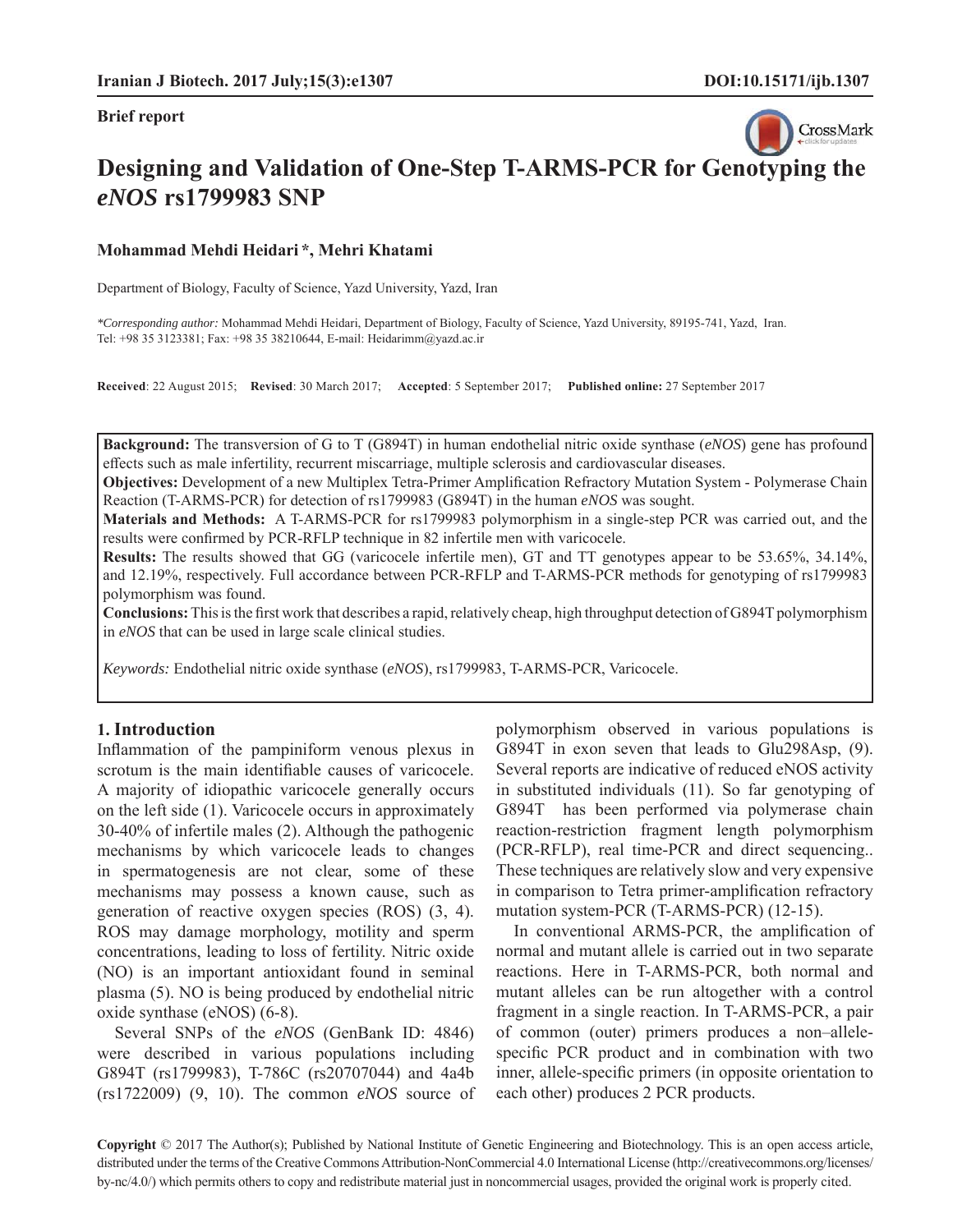| <b>Table 1.</b> PCR primers and conditions. F1 and R1 (outer primers), F2 and R2 (inner primers) were designed for T-ARMS- |
|----------------------------------------------------------------------------------------------------------------------------|
| PCR. To enhance the specificity of inner primers (F2 and R2), at the 3rd nucleotide from the 3'-terminus changes to        |
| destabilizing mismatch (the bold underlined bases indicate the extra mismatched bases introduced). F3 and R3 primers       |
| were used for PCR - RFLP reaction.                                                                                         |

| <b>Primer sequence</b>           | $Tm(^{\circ}C)$ | Amplicon size (bp)                      |
|----------------------------------|-----------------|-----------------------------------------|
| F1: 5'-AGCCTCGGTGAGATAAAGGATG-3' | 66              | G allele (475)                          |
| R1: 5'-CCTGGACCTGCTCTGATTGTC-3'  | 66              | T allele $(271)$                        |
| F2: 5'-GCTGCTGCAGGCCCCAGATAAG-3' | 72              | Control band (701)                      |
| R2:5'-GCAGAAGGAAGAGTTCTGGGAGA-3' | 70              |                                         |
| F3: 5'-TCACGGAGACCCAGCCAATGAG-3' | 70              | G allele undigested (293)               |
| R3: 5'-TCCATCCCACCCAGTCAATCCC-3' | 70              | T allele digest with MboI<br>$(197+95)$ |

The outer primers amplify a large fragment of the target gene contains variant nucleotide as a control fragment and smaller allele-specific amplicons with different sizes. The product can easily be discriminated on gel electrophoresis either as homozygous or heterozygous. A deliberate mismatch at position -2 or -3 from the 3' terminal end of the inner primers can improve allele specificity  $(16)$ .

## **2. Objectives**

The aim of this study was to develop a rapid single-step method using T-ARMS-PCR for detection of rs1799983 (G894T) polymorphism in *eNOS*, a possible SNP for male infertility.

## **3. Materials and Methods**

## *3.1. Subjects and DNA Extraction*

 A case-control study of 82 male patients with clinical varicocele and 80 male controls (healthy volunteers) were recruited from the Yazd Infertility Center (17). Physical examination in standing position and via scrotal palpation in a temperature controlled room  $(23 \text{ °C})$ was carried out to confirm varicocele. Non-obstructive azoospermic individuals were not included in this study. Semen analysis was performed according to the WHO laboratory manual (18). Patients with varicocele were divided into three grades: Grade I ( $n = 13$ ), Grade II ( $n = 13$ )  $= 31$ ) and Grade III (n  $= 38$ ). The control group (healthy volunteers) consisted of 80 fertile and normospermic men from Yazd Infertility Center who fathered at least one child. All participants were fully informed of the objectives of the study and those that signed the consent form were assigned to the study. The examination of blood samples was approved by the local ethics review.

Peripheral blood samples (2 mL) were obtained from varicocele patients and the DNA was extracted using a standard salting-out procedure (19). Purified DNA samples from peripheral blood samples were used for PCR reactions. DNA pellets were dissolved in 50 mL of TE (20 mM Tris-HCl,  $0.1$  mM EDTA, pH  $8.0$ ) buffer (approximately 20-30 ng. $\mu L^{-1}$  DNA concentration) and stored at 20 ºC until the genotype analysis was performed.

## *3.2. Primer Design and T-ARMS-PCR Analysis*

Primer1was used for primer design (1) and the specificity of the primers was checked by BLAST. PCR was performed in a total volume of 25 μL containing 50 ng of template DNA, 5 pmol of each outer primers, 10 pmol of each inner primers and  $1 \times PCR$  Master Mix (YektaTajhizAzma, Tehran, Iran). PCR amplification (touchdown) was carried out at 95 ºC for 2 min, followed by denaturation at 95  $\degree$ C for 20 sec, first annealing at 68 ºC (10 cycles). In the remaining cycles (25 cycles), annealing was carried out at 69 ºC for 1 min and extension at 72  $\degree$ C for 50 sec, followed by a final extension for 5 min. The PCR products were electrophoresed on an ethidium bromide-stained 2% agarose gel.

## *3.3. PCR-RFLP Analysis*

G894T substitution (exon 7 *NOS3*) introduces the restriction site for *Mbo*I endonuclease.

To validate genotyping of *eNOS* polymorphism by T-ARMS-PCR, conventional PCR was carried out by F3 and R3 primers and followed by restriction endonuclease digestion. PCR amplification (95  $\degree$ C: 2 min; followed by 35 cycles [95  $\degree$ C: 30 s, 64  $\degree$ C: 40 s, 72 °C: 30 s] and a final extension at 72 °C for 5 min) in a final volume of  $25 \mu L$  containing 100 ng total DNA, primers (10 pmol),  $1 \times$  Master Mix PCR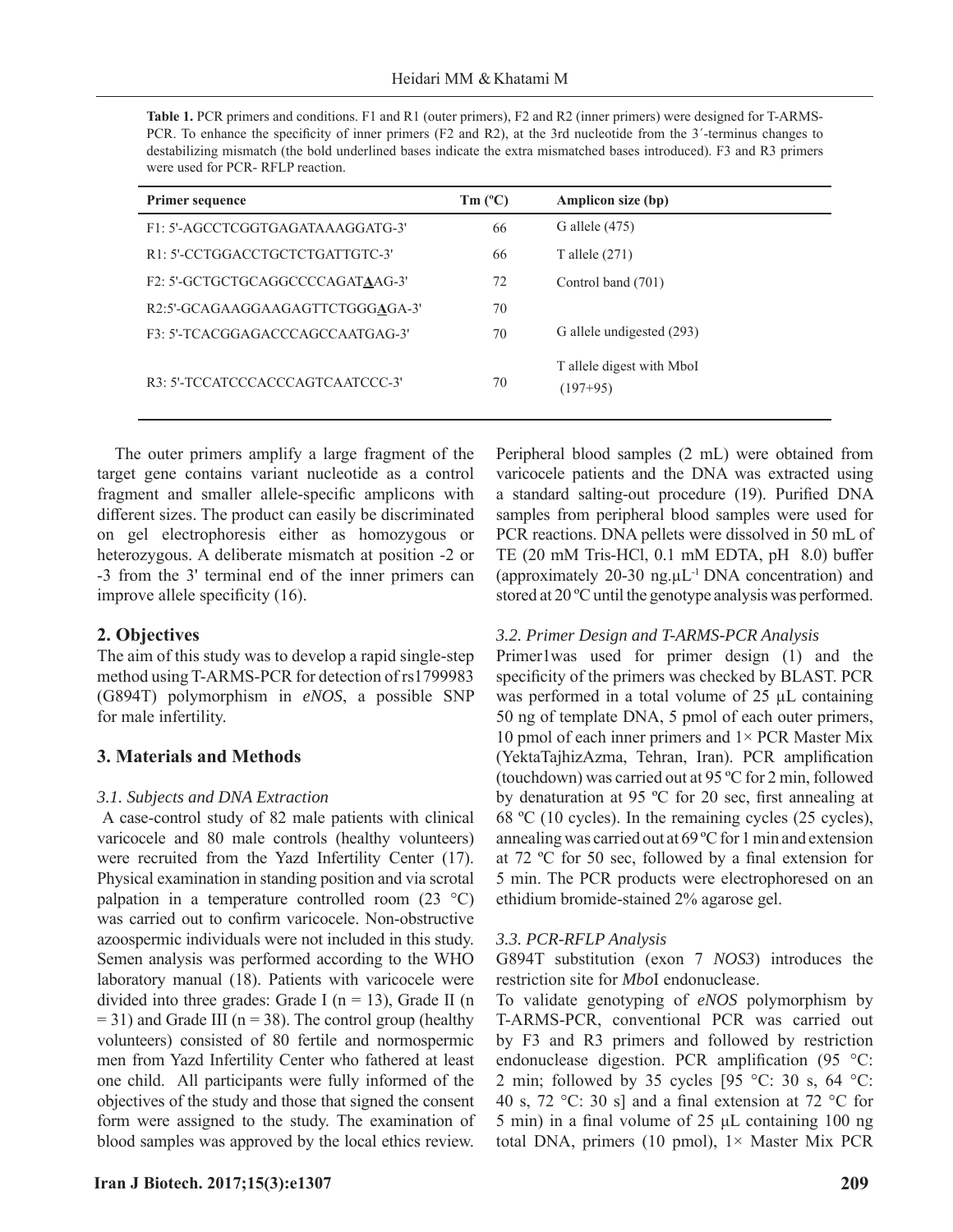(YektaTajhizAzma, Tehran, Iran). A 10 μL of the PCR reaction was mixed with 1× buffer and 1.5 U of *Mbo*I (Fermentas, Germany) and incubated at 37 °C for 16 h. The digestion products were electrophoresed on an ethidium bromide-stained 2.5% (w/v) agarose gel.

## *3.4. Statistical Analysis*

Statistical analysis was performed with the GraphPad Prism software (GraphPad Software, Inc. USA). The Chi-square goodness-of-fit test was used for the association between patient and control groups. Values of  $p$ < 0.05 were regarded as statistically significant.

## **4. Results**

The age difference between the 82 Iranian infertile men with varicocele (mean age of  $31.54 \pm 6.35$ ) and 80 normal controls (mean age:  $29.3 \pm 6.54$ ) was not significant ( $p = 0.765$ ).

This technique produced 3 fragments in heterozygotes (701, 475 and 271bp) and 2 fragments in homozygotes (GG resulting in 701 and 475 bp, and TT resulting in 701 and 271 bp) (Fig. 1).

The frequencies of allele G (wild type) of *rs1799983*  SNP among infertile men with varicocele and controls were 70.73 % and 88.75 %, respectively. For the T allele (mutant), the percentages were 29.26 and 11.25, respectively. An association between allele T and the incidence of Varicocele  $(p<0.0001)$  was found. A significant difference was found between the patients (GG: 53.65%; GT: 34.14%; TT: 12.19%) and the control group (GG: 80.0%; GT: 17.50%; TT: 2.50%) (*p* = 0.0319).

As it is shown in Figure 1, G894 allele produced an undigested fragment (292 bp) that showed the homozygote state for genotype GG and digested fragments (197 and 95 bp) showed the genotype TT and genotype GT produced both undigested and digested fragments (292, 197 and 95 bp).

The results of DNA analysis with T-ARMS-PCR and PCR-RFLP using restriction enzyme *Mbo*I were exactly identical.



**Figure 1. A**) Results of T-ARMS-PCR of *eNOS* polymorphism (rs1799983). F1 and R1: outer primers for control PCR product (701 bp); F2 and R2: inner primers for two allele-specific PCR products G allele (475bp) and T allele (271bp). GG genotype results 2 bands (701 and 475 bp) and TT genotype results 2 bands (701 and 271 bp) and 3 bands in GT genotype (701, 475 and 271bp). **B**) Validation using PCR-RFLP by *MboI* restriction endonuclease.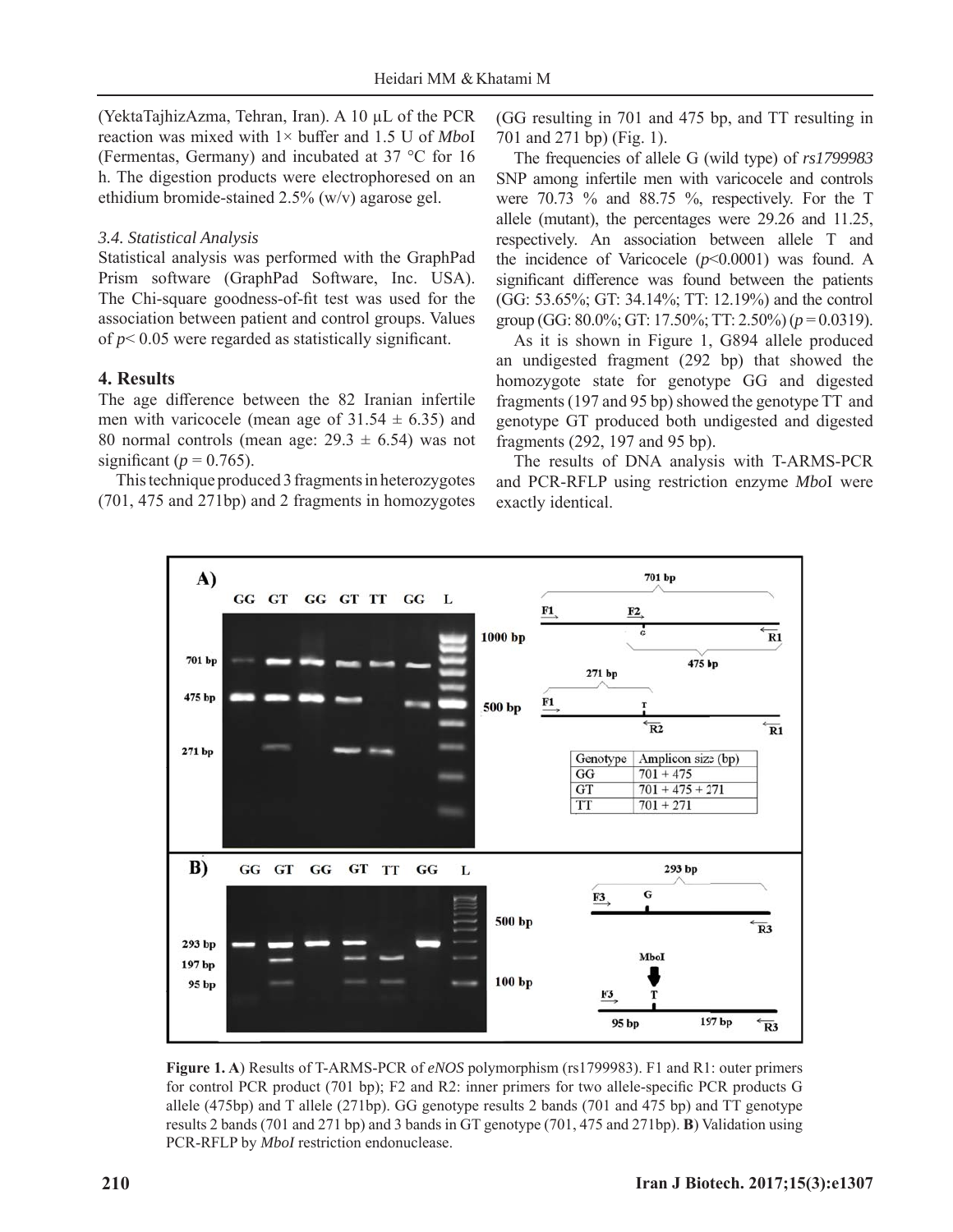| Table 2. Benefit and cost details in use to T-ARMS-PCR and PCR-RFLP methods for genotyping the eNOS |  |
|-----------------------------------------------------------------------------------------------------|--|
| rs1799983 polymorphism.                                                                             |  |

| <b>Method</b>          | <b>T-ARMS-PCR</b>                                                                                                     | <b>PCR-RFLP</b>                                                                                                                                            |
|------------------------|-----------------------------------------------------------------------------------------------------------------------|------------------------------------------------------------------------------------------------------------------------------------------------------------|
| Materials for reaction | • Enzyme and buffers in PCR                                                                                           | • Enzyme and buffers in PCR<br>• Restriction enzyme and buffers<br>$(MboI$ enzyme)                                                                         |
| Time                   | $\bullet$ 2.5 h for PCR                                                                                               | $\bullet$ 1.5 h for PCR<br>• 3 h for RFLP reaction                                                                                                         |
| Cost                   | • Cost 3.00 US Dollar per sample                                                                                      | • Cost 4.00 US Dollar per sample                                                                                                                           |
| Problems               | • Fast, no digestion problems<br>• Common agarose gel<br>electrophoresis<br>• No restriction enzyme<br>• No digestion | • Lengthy, incomplete digestion<br>problems<br>• High resolution agarose gel<br>electrophoresis<br>• <i>MboI</i> restriction enzyme<br>• Digestion for 3 h |

## **5. Discussion**

The relationship of the rs1799983 SNP with the prevalence of male infertility has been reported elsewhere. (12). The standard PCR instruments are highly desirable for scientific studies of large numbers of patients and for diagnostic analyses, economical and fast assays.

The majority of genotyping studies have utilized *Mbo*I digestion to identify the rs1799983 polymorphism (13). However, this technique is very expensive and relatively slow. Yun *et al*. used pyrosequencing to genotype of the rs1799983 in Korean population(14).

Here, we designed a sensitive, rapid and single-step T-PCR-ARMS method for rs1799983 SNP detection. Primer design was the most important step for successful development of a new multiplex T-ARMS-PCR method. Moreover, primers' concentrations and the PCR conditions were optimized.

This T-ARMS-PCR is more advantageous than allele-specific PCR and RFLP because this method allows the simultaneous detection of the both alleles (wild type and mutant) in one tube. T-ARMS-PCR reduces cost by up to 37%, compared to PCR-RFLP test since fewer chemicals and less time are required (Table 2). Besides, it needs only traditional PCR reagents and with no special equipment requirements.

#### **Acknowledgements**

This research was funded by Yazd University. We thank all the patients for providing blood samples for the scientific research. We also would like to appreciate the Research and Clinical Center for Infertility at Shahid Sadughi University of Medical Sciences, Yazd, Iran. The study was approved by Yazd University Human Research Ethics Committee.

#### **References**

- 1. Poongothai J, Gopenath TS, Manonayaki S. Genetics of human male infertility. *Singapore Med J*. 2009;**50**(4):336-347.
- 2. Oliveira A, Neto A, Almeida C, Silva-Ramos M, Versos R, Barros A, *et al*. Comparative study of gene expression in patients with varicocele by microarray technology. *Andrologia*. 2012;**44 Suppl 1**:260-265. DOI: 10.1111/j.1439-0272.2011.01173.x
- 3. Saleh RA, Agarwal A. Oxidative stress and male infertility: from research bench to clinical practice. *J Androl*. 2002;**23**(6):737- 752. DOI: 10.1002/j.1939-4640.2002.tb02324.x
- 4. Agarwal A, Saleh RA. Utility of oxidative stress test in the male infertility clinic. *Zhonghua Nan Ke Xue*. 2002;**8**(1):1-9.
- 5. Taylor CT. Antioxidants and reactive oxygen species in human fertility. *Environ Toxicol Pharmacol*. 2001;**10**(4):189-198. DOI: 10.1016/s1382-6689(01)00099-0
- 6. Shamsi MB, Venkatesh S, Kumar R, Gupta NP, Malhotra N, Singh N, *et al*. Antioxidant levels in blood and seminal plasma and their impact on sperm parameters in infertile men. *Indian J Biochem Biophys*. 2010;**47**(1):38-43. DOI: 10.1007/978-1- 4939-2140-9\_10
- 7. Moncada S, Higgs A. The L-arginine-nitric oxide pathway. *N Engl J Med*. 1993;**329**(27):2002-2012. DOI: 10.1056/ NEJM199312303292706
- 8. Felaco M, Grilli A, De Lutiis MA, Patruno A, Libertini N, Taccardi AA, *et al*. Endothelial nitric oxide synthase (*eNOS*) expression and localization in healthy and diabetic rat hearts. *Ann Clin Lab Sci*. 2001;**31**(2):179-186.
- 9. Veldman BA, Spiering W, Doevendans PA, Vervoort G, Kroon AA, de Leeuw PW, *et al*. The Glu298Asp polymorphism of the *NOS3* gene as a determinant of the baseline production of nitric oxide. *J Hypertens*. 2002;**20**(10):2023-2027.
- 10. Miyamoto Y, Saito Y, Kajiyama N, Yoshimura M, Shimasaki Y, Nakayama M, *et al*. Endothelial nitric oxide synthase gene is positively associated with essential hypertension. *Hypertension*. 1998;**32**(1):3-8. DOI: 10.1161/01.HYP.32.1.3
- 11. Wang XL, Mahaney MC, Sim AS, Wang J, Wang J, Blangero J, *et al*. Genetic contribution of the endothelial constitutive nitric oxide synthase gene to plasma nitric oxide levels. *Arterioscler Thromb Vasc Biol*. 1997;**17**(11):3147-3153. DOI: 10.1161/01. atv.17.11.3147